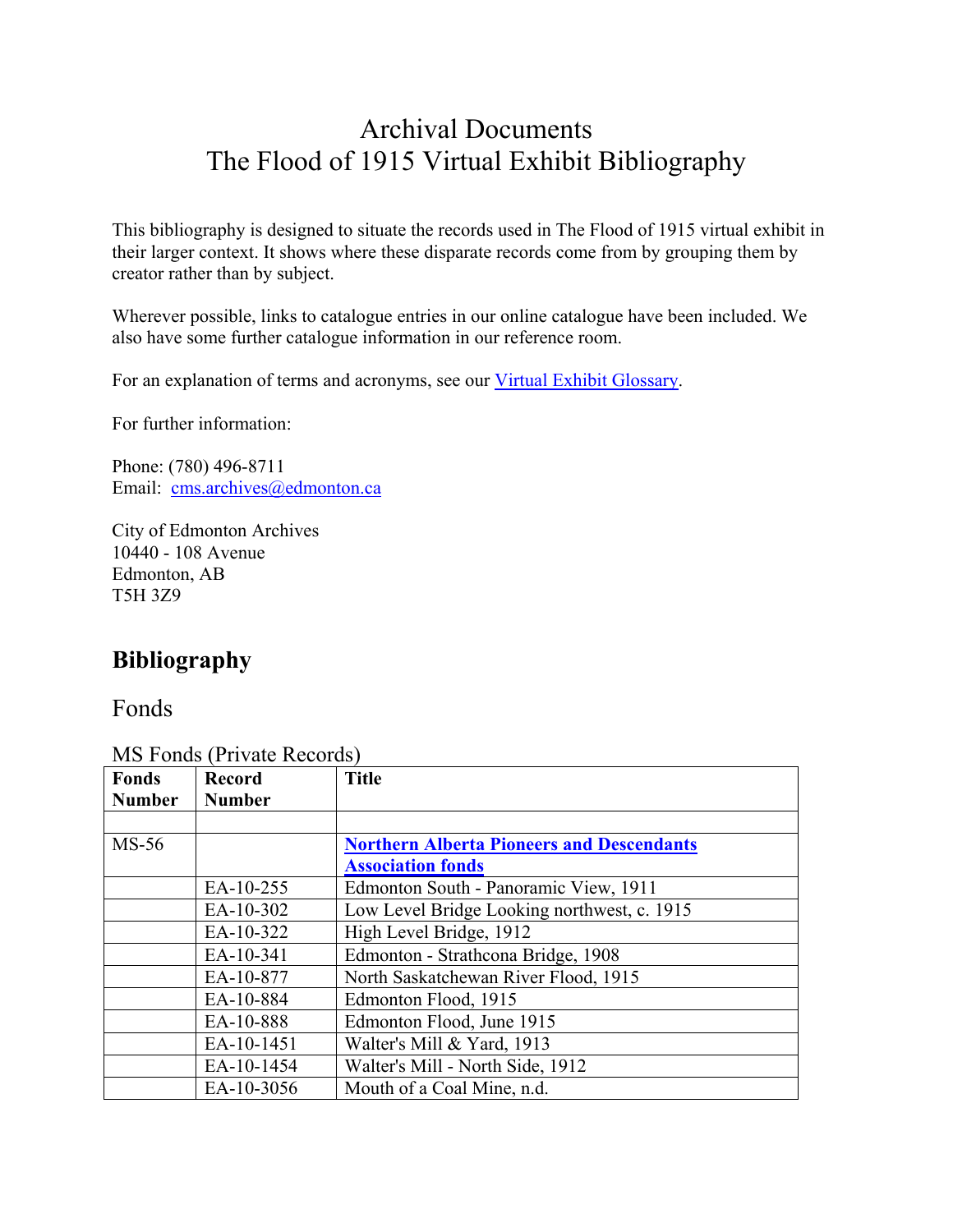| $MS-59$ |             | <b>Hubert A. Hollingworth fonds</b>     |
|---------|-------------|-----------------------------------------|
|         | EA-160-1399 | North Saskatchewan River in Flood, 1915 |

Photographs (with no associated fonds)

| Record     | Title                                                |
|------------|------------------------------------------------------|
| Number     |                                                      |
| EA-24-22   | Victoria Golf Course, ca. 1910                       |
| EA-24-27   | Fraser Lumber, 1920                                  |
| EA-25-1    | North Saskatchewan River Flood Damage, June 1915     |
| EA-25-2    | North Saskatchewan River Flood, June 1915            |
| EA-25-3    | North Saskatchewan River Flood, June 1915            |
| EA-25-16   | North Saskatchewan River Flood, June 1915            |
| EA-25-18   | North Saskatchewan River Flood, June 1915            |
| EA-25-19   | North Saskatchewan River Flood, June 1915            |
| EA-25-20   | North Saskatchewan River Flood, June 1915            |
| EA-25-22   | North Saskatchewan River Flood, June 1915            |
| EA-25-23   | North Saskatchewan River Flood, June 1915            |
| EA-25-26   | North Saskatchewan River Flood, June 1915            |
| EA-25-27   | North Saskatchewan River Flood, June 1915            |
| EA-25-30   | North Saskatchewan River Flood, June 1915            |
| EA-25-35   | North Saskatchewan River Flood, June 1915            |
| EA-25-36   | North Saskatchewan River Flood, June 1915            |
| EA-25-41   | North Saskatchewan River Flood, June 1915            |
| EA-47-2    | J.B. Little's Brickyard, ca. 1895                    |
| EA-297-13  | North Saskatchewan River Flood, June 1915            |
| EA-297-14  | North Saskatchewan River Flood, June 1915            |
| EA-439-7   | Edmonton Ice Company, n.d.                           |
| EA-500-136 | Edmonton Brewing & Malting Co., 1908                 |
|            | Saskatchewan River As It Flows Past Edmonton, Alta., |
| EA-506-1   | Canada, 1912                                         |
| EB-23-2    | Baseball at Diamond Park, ca. 1920                   |
| EB-26-462  | Dredger on the River, 1911                           |

Maps

| <b>IVIUDS</b> |                                   |
|---------------|-----------------------------------|
| Record        | Title                             |
| Number        |                                   |
| $EAM-34$      | Map of the City of Edmonton, 1924 |

## Fire Insurance Plans

| Title                                                |
|------------------------------------------------------|
| 1913 Edmonton Fire Insurance Plan by Charles E. Goad |
| Co.                                                  |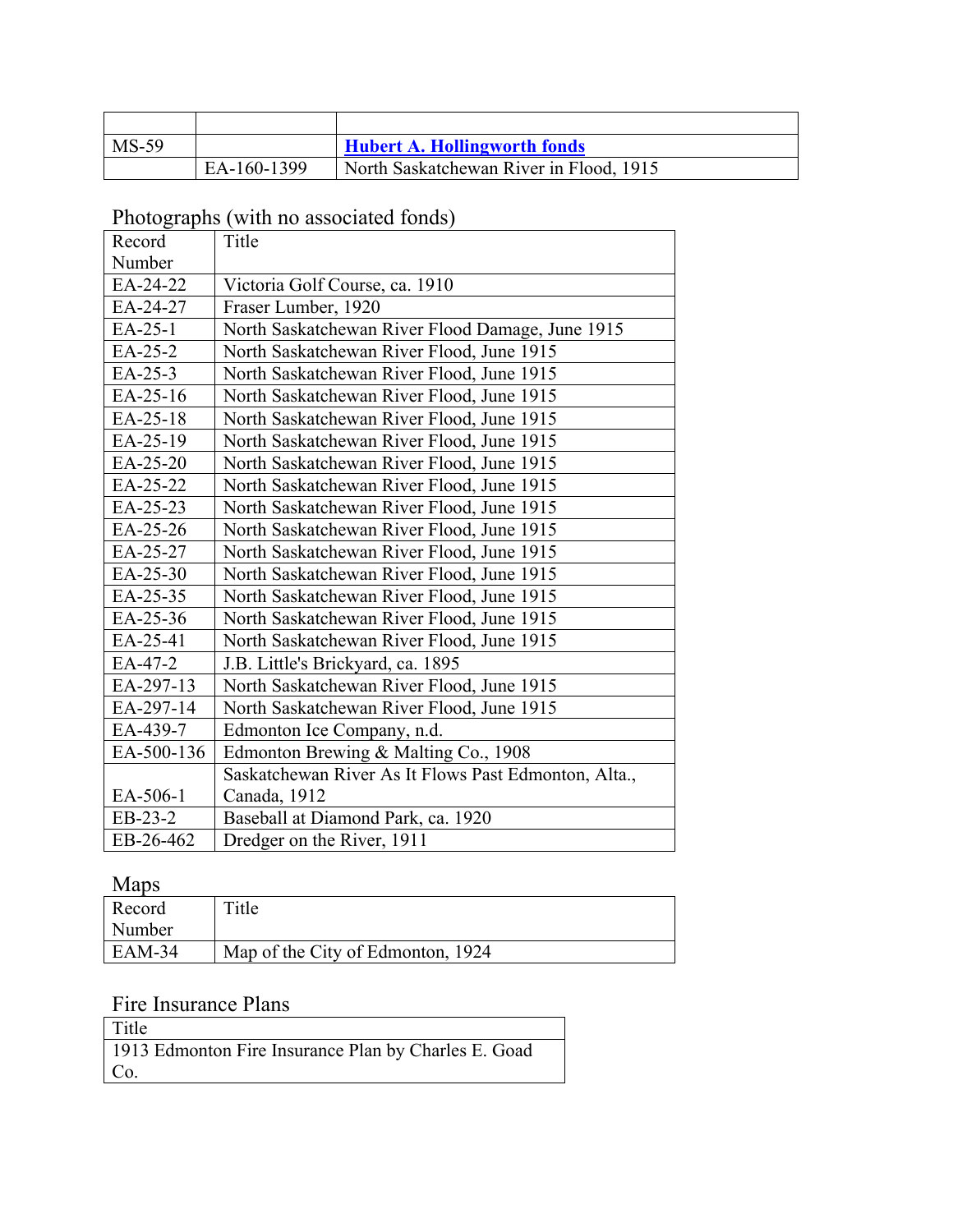| Newspapers |
|------------|
|------------|

| Title                                                       |
|-------------------------------------------------------------|
| "The Bulletin Greater Edmonton Number" Edmonton             |
| <b>Bulletin</b> 1911                                        |
| "Tenth Anniversary Number" Edmonton Journal 1913            |
| "Saskatchewan River Was 24 Feet Above Low Water             |
| Mark Last Night" Edmonton Bulletin Morning Edition,         |
| June 28, 1915, page 1                                       |
| "Work Relief Went All Day Without Stop" Edmonton            |
| Bulletin June 29, 1915, page 1                              |
| "Woman And Four Children Rescued By A Policeman"            |
| <i>Edmonton Bulletin June 29, 1915, page 1</i>              |
| "Thank You" <i>Edmonton Bulletin June 29</i> , 1915, page 1 |
| "Power Plant In Danger" <i>Edmonton Bulletin</i> June 29,   |
| 1915, page 1                                                |
| "Boil The Water" Edmonton Bulletin July 1, 1915, page 1     |
| "Flood Victims Back In Homes" Edmonton Bulletin July        |
| 2, 1915, page 1                                             |

The following sources were used in the research for this exhibit:

| <b>Clippings Files</b>                                   |
|----------------------------------------------------------|
| Title                                                    |
| D.R. Fraser & Company                                    |
| Huff Gravel Company                                      |
| Twin City Ice Company                                    |
| Arctic Ice Company                                       |
| Campbell & Ottewell (Flour Mills)                        |
| $Floods - 1915$                                          |
| Alberta Motor Boat Company                               |
| Parks and Recreation – Facilities – Victoria Golf Course |
| John Walter                                              |

| Films    |                                              |
|----------|----------------------------------------------|
| Record   | Title                                        |
| Number   |                                              |
| A2013-59 | "Look out Edmonton: The Great Flood of 1915" |